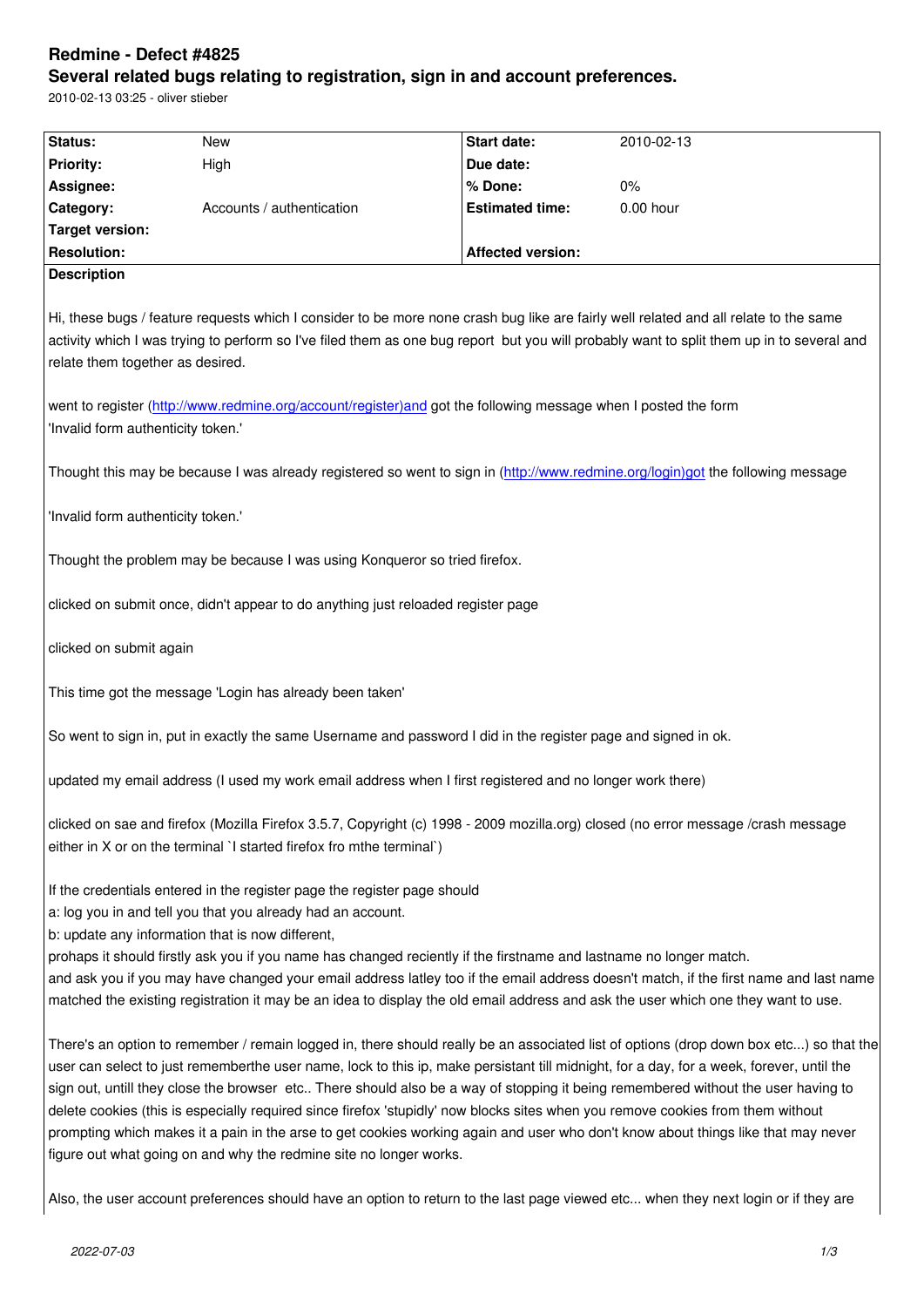or the power went etc....

| Related issues:                                                               |               |            |
|-------------------------------------------------------------------------------|---------------|------------|
| Related to Redmine - Defect # 5230: Invalid form authenticity token.          | <b>New</b>    | 2010-04-01 |
| Related to Redmine - Defect # 5915: Invalid form authenticity token for some  | <b>Closed</b> | 2010-07-20 |
| Related to Redmine - Defect # 9239: autenticity token is not checked properly | <b>Closed</b> | 2011-09-13 |

# **History**

# **#1 - 2010-06-19 20:25 - Greg Mefford**

The first problem sounds like something funny going on in the browser. The authenticity token makes sure that you are submitting back data for a form that you just asked for, and that no one else already submitted data for that form. That's why it worked later when you tried again fresh. This suspicion is confirmed by the browser crashing; it seems extremely unlikely that a bug in Redmine would crash Firefox unless something else was amiss.

### **#2 - 2010-10-07 05:40 - Ewan Makepeace**

I am cross posting this from #5230 as it seems related:

-------------------------

This is a huge problem for me and is very simple to reproduce:

- 1. Log out from Redmine.
- 2. Go to your email
- 3. Click on the links on three different issues in your email so that three tabs open in your favourite browser.
- 4. Presumably each is prepopulated with your login details in the browser.
- 5. On teh first tab you can click login and be redirected to the issue.

 6. On the other tabs when you hit login you get the dreaded "Invalid form authenticity token.". Now you have to login again and after you do so your redirect is lost so you close the tab and go and look for the email again.

I hate this message so much I am considering moving off Redmine (Pivot Tracker looks rather attractive?). Seriously this is a monster issue that is driving me insane.

---------------------------------------

Redmine seems to be using a much more restrictive security token system than other authenticated sites I use (where I can typically login multiple times without complaint) and is as a significantly broken by my standards. PS Redmine 1.0.1.devel.4167 (MySQL)

# **#3 - 2011-04-18 18:28 - Florent Viard**

Hi,

This problem is also the same as the one of the bug: http://www.redmine.org/issues/5915 i think.

I was annoyed by this bug for a long time and finally discovered the source of it.

Some browsers (mainly chrome, but also firefox) have something called an Autofill function to autocomplete form fields like the login and password boxes. But, stupidly, they also keep in memory the c[ontent of the hidden fields.](http://www.redmine.org/issues/5915)

That's why the authenticity token used for the first login is used for the following try to login.

A solution to this problem, is to add the following input attribute to the "authenticity\_token" hidden input field in the login page: autocomplete="off"